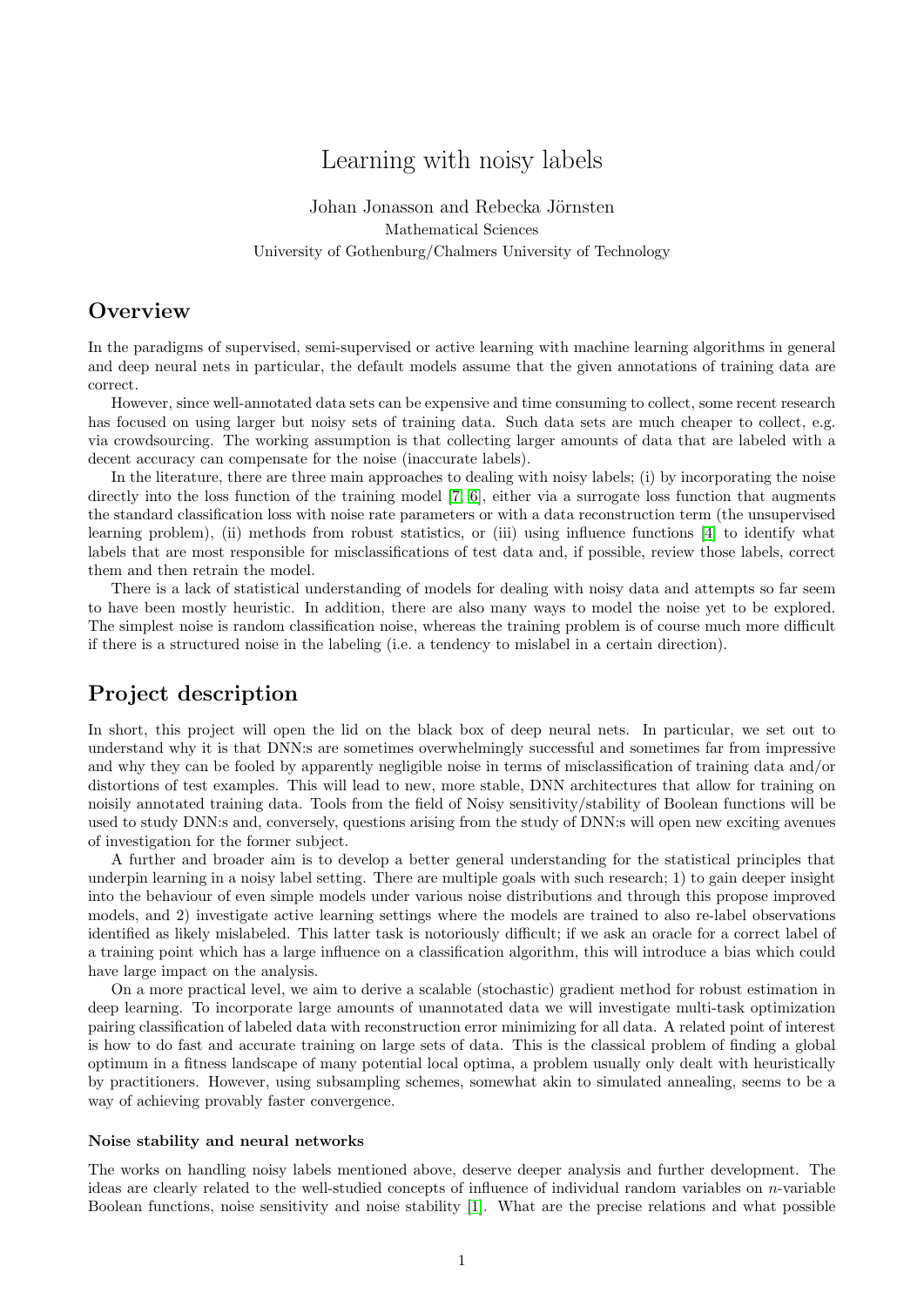avenues of cross-fertilization are there? There are several interesting lines of investigation to take. A Boolean function, like e.g. a class label, is said to be noise stable if there is some small  $\epsilon > 0$ , such that, asymptotically, randomly changing an  $\epsilon$ -fraction of uniformly random input data with high probability does not change the value of the function. A function that is not stable for any  $\epsilon$  is said to be noise sensitive. The influence of a single input is the probability that changing that input would change the value of the function.

Clearly it would be desirable to design a neural net classifier so that its output on a typical input is noise stable with respect to changing a small fraction of the labels or the features of the training data. Is this true for a typical neural net? Results in the literature suggests that this may/may not be the case, depending on the noise distribution, the type of neural net, the size of the correctly labeled data and the amount of corrupted data. While some results indicate that classification performance on correct labels can be noise stable (e.g. [9]), these results are limited in their use unless one can also confidently identify the anomalies. It is of interest to prove when a classifier is noise stable and when it is not, and to redesign the classifier to remove the sensitivity without significantly sacrificing performance.

Identifying the input data with the highest influence is valuable for detecting weaknesses in the network design and detecting misclassified training data (e.g. [4]). Classification performance can be improved by appropriate weighting of training data based on their importance or influence [5]. How sensitive are neural networks to such active learning (error correcting) strategies?

When annotations are obtained via crowdsourcing, this may involve thousands of labelers of varying skills. For each observation or annotation task, one or a few labelers provide independent labels and the set of labelers are in no way restricted or encouraged to overlap between tasks. Traditionally, the presence of multiple labels were dealt with by reducing them to a single label via e.g. majority voting. Statistical and Machine Learning research have since lead to the development of EM-based or Bayesian methods for jointly estimating the classification model and labeler skills. Recent research into deep neural nets for modeling crowdsourcing data augment these classifiers similarly [2, 8]. In this setting, the identification of influential observations and an analysis of noise sensitivity (e.g. distribution of skills) is clearly needed.

Techniques from the analysis of Boolean functions have also been used as a tool of model optimization. Assuming that a model depends on a large number of discrete hyperparameters, such as e.g. the number of layers of a neural net, it becomes of utmost importance to identify the variables of the highest influence on classification, since standard cross-validation for model choice quickly becomes infeasible when the number of such parameters grows [3].

Conversely, inspiration from problems in deep learning will drive the study of new concepts of stability/sensitivity of Boolean functions. Specifically, we will investigate the following questions.

- How many input variables would an adversary need to in order to change the value of a given Boolean function if the variables may be specified after the experiment? The same question can also be investigated for the case when adversary has to specify in advance what input variables to change.
- The analogous questions, but for a fixed correct value of the input data (such as a correct labeling of training data). This question is of course also interesting for usual non-adversarial noise.
- The concepts of influences and noise stability/sensitivity are most well studied for Boolean input variables. Applications in deep learning call out for a better understanding of more general settings.

## Relation to AI

Machine learning in general and deep neural nets in particular are at the core of artificial intelligence. Applications are abundant, with image processing, image compression, natural language processing, stock market prediction, chess playing, to name a few prolific examples.

For supervised or semi-supervised learning with deep neural nets, one needs large sets of correctly annotated training examples. It is well known that these are hard to come by, whereas very large sets of data with noisy labels, i.e. data annotated with less accuracy, are easily available. In light of that, it becomes obvious that reliable learning with noisy labels is of utmost importance. Despite this, it is only recently that serious attempts have been made at this. One reason is the "black-box" phenomenon, i.e. that it is very challenging to understand exactly how a neural network achieves its predictive power. Therefore, even though it is known from experience that one can sometimes completely fool a neural net classifier by e.g. making tiny changes to a training example or misclassifying a (carefully chosen) example, it is hard to tell how to modify the net architecture to make it more noise stable.